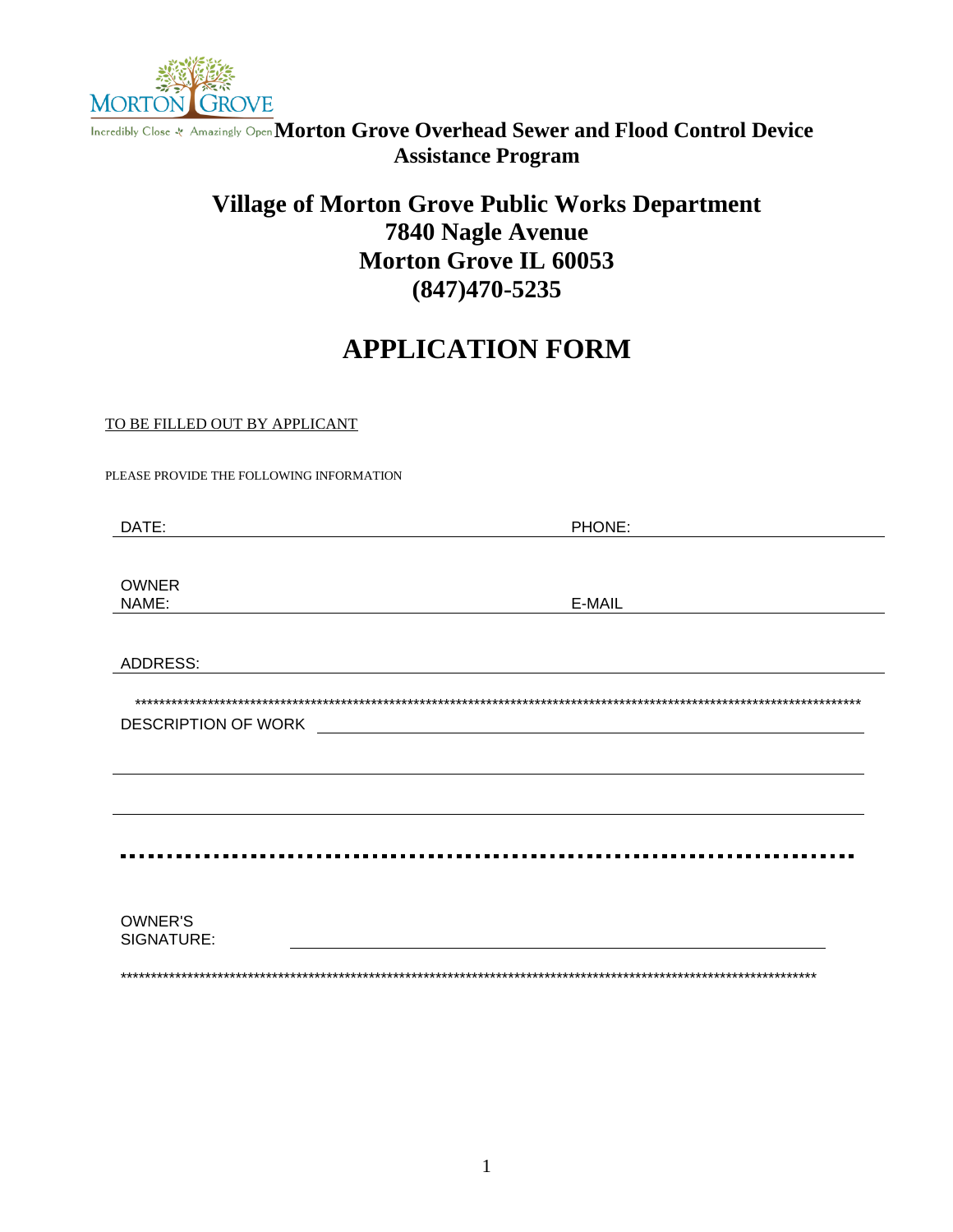

## **Morton Grove Overhead Sewer and Flood Control Device Assistance Program**

#### **OWNER CHECKLIST FOR OVERHEAD SEWER CONVERSION WITH STORM SEWER SEPARATION**

**Location of Sewer Improvement: \_\_\_\_\_\_\_\_\_\_\_\_\_\_\_\_\_\_\_\_\_\_\_ Date Received\_\_\_\_\_\_\_\_\_\_\_\_** 

#### **Owners Name: \_\_\_\_\_\_\_\_\_\_\_\_\_\_\_\_\_\_\_\_\_\_\_\_\_\_\_\_\_\_\_\_\_\_\_\_\_\_\_\_\_\_\_\_\_\_**

This checklist should be filed by the owner with the completed applications. *The application will NOT be deemed complete until all missing items have been addressed by the Owner.* 

#### *ITEMS TO BE COMPLETED BY OWNER WITH APPLICATION*

| Requirement for - Overhead Conversion Improvement                                                                                | <b>Submitted</b><br>(Owner to<br>complete this<br>column only) | <b>Received by</b><br><b>Village</b><br>(Date/Initials) |
|----------------------------------------------------------------------------------------------------------------------------------|----------------------------------------------------------------|---------------------------------------------------------|
| Program Application - description of work to be completed, dated and<br>signed by all owners                                     | YES /NO                                                        |                                                         |
| Submittal of three (3) written detailed proposals for Overhead Conversion<br><b>WITH Storm Sewer Separation</b>                  | YES /NO                                                        |                                                         |
| Owner has filed all necessary building permit applications and documents<br>and plans for the described Overhead Conversion work | YES /NO                                                        |                                                         |
| Letter to Proceed from Public Works has been received by homeowner                                                               | YES /NO                                                        |                                                         |
| Submittal of paid invoice and contractors waiver of lien for all related work<br>to Public Works                                 | YES /NO                                                        |                                                         |
| Submittal of Homeowners current Deed or Title Insurance                                                                          | YES /NO                                                        |                                                         |

Owners Submittal Checklist Completed by: \_\_\_\_\_\_\_\_\_\_\_\_\_\_\_\_\_\_\_\_\_\_\_\_\_\_\_\_\_\_\_\_\_\_\_\_\_\_ on \_\_\_\_\_\_\_\_\_\_\_\_\_\_\_\_ (Signature)

\_\_\_\_\_\_\_\_\_\_\_\_\_\_\_\_\_\_\_\_\_\_\_\_\_\_\_\_\_\_ (Printed Name)

**Note: Work must be completed within 90 days from notification by the Village, in-order to remain eligible for loan.**